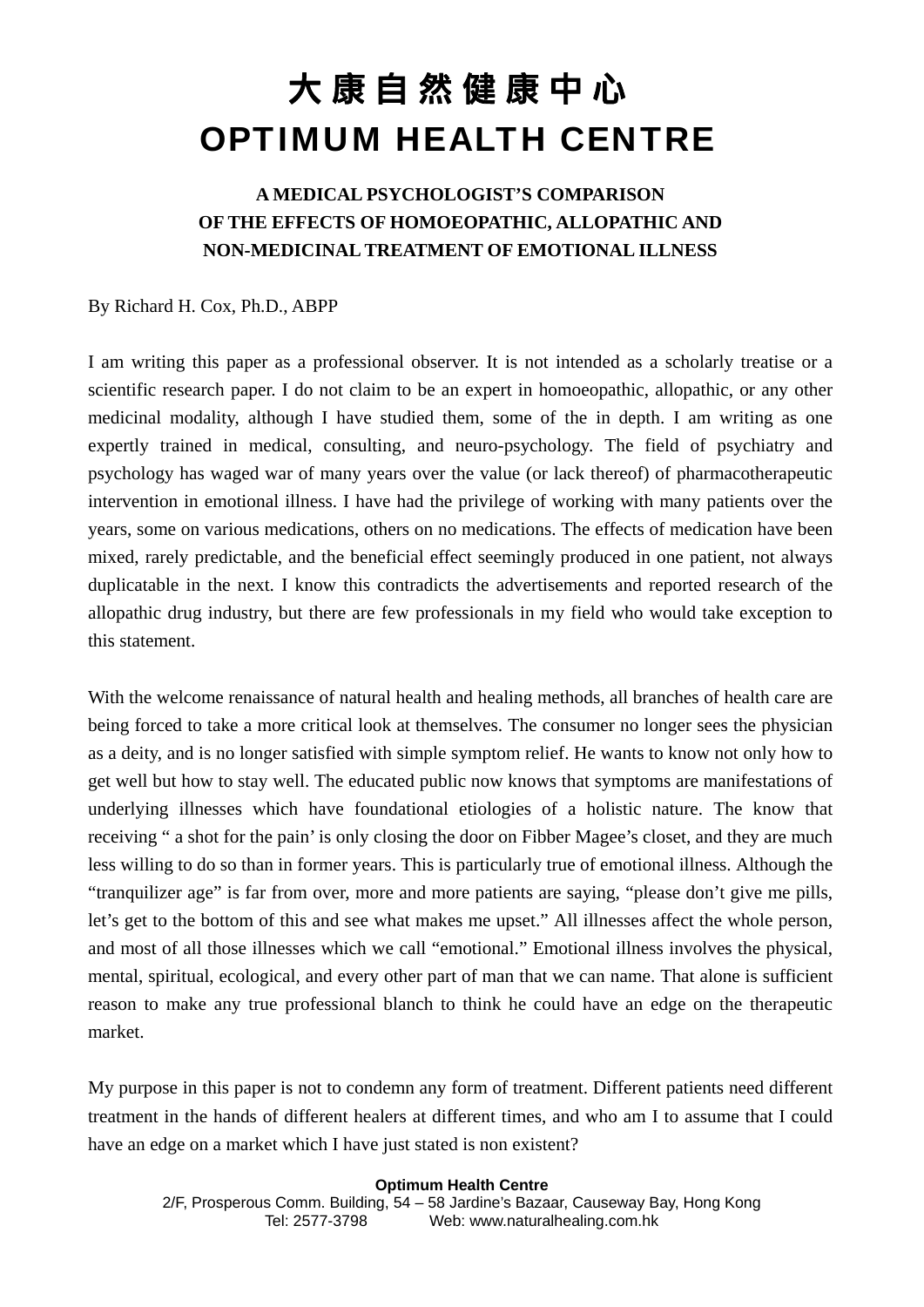My hope in presenting this paper is that my simple observations may cause you to take new heart in your work and to encourage others to learn about Homoeopathy.

Several years ago I read a reprint oh Homoeopathy by Garth W. Boericke, M.D., in which he lists ten advantages of homoeopathic treatment. They seemed so simple, logical, and workable, that I found it difficult to understand why allopathic medicine had been so successful. Now, after several more years of observation and study, I now only find it difficult to understand, but incredible that Madison Avenue advertising and those super-salesmen, drug detail men, have been able to dupe not only the public, but also the doctor! It might have been more understandable if doctors had added allopathic drugs to the homoeopathic base, instead of throwing out Homoeopathy altogether and replacing it with Allopathy. I would like to take the liberty and courage to add some additional advantages to Boericke's astute and original list advantages which come from my own observations and experience.

First, the entire art of psychotherapy rests upon the ability of the healer to understand the whole person. This has been attempted throughout the years in various ways, from Freud's theory of the unconscious, to Sheldon's body types

Murray's personalogy, Gall's phrenology, and so on. The personality types suggested by Homeopathy are clearer and more usable, since they consider how people actually feel, and are more representative of actual symptomatology. Most psychodiagnostic language is the work of academicians, who describe how they think others feel: terms such as neurotic, psychotic, schizophrenia, and so on, only describe how we think people are a catalog of the mind. As a result, I find that allopathic medications often fit the diagnostic label but somehow do not fit the person's deeper personality structure.

Homoeopathic descriptions do not catalog the mind into artificial classifications, but offer the careful observer a method of correlating symptoms with personality characteristics, thus retaining the individual as a human being with symptoms, rather than a patient wearing a label, which may do further damage, society and psychologically. And yet, the homeopathic healer understands his colleague when he says, "this person is of the 'Sulphur' type."We have common understandings about personality classification according to remedy description. No one ever lost his job because he was "Nux vomica," many certainly have for being "neurotic," psychotic," or "hysterical." Furthermore, these labels do not suggest a proper treatment. There is no way to treat the "neurotic,"

**Optimum Health Centre** 

2/F, Prosperous Comm. Building, 54 – 58 Jardine's Bazaar, Causeway Bay, Hong Kong Tel: 2577-3798 Web: www.naturalhealing.com.hk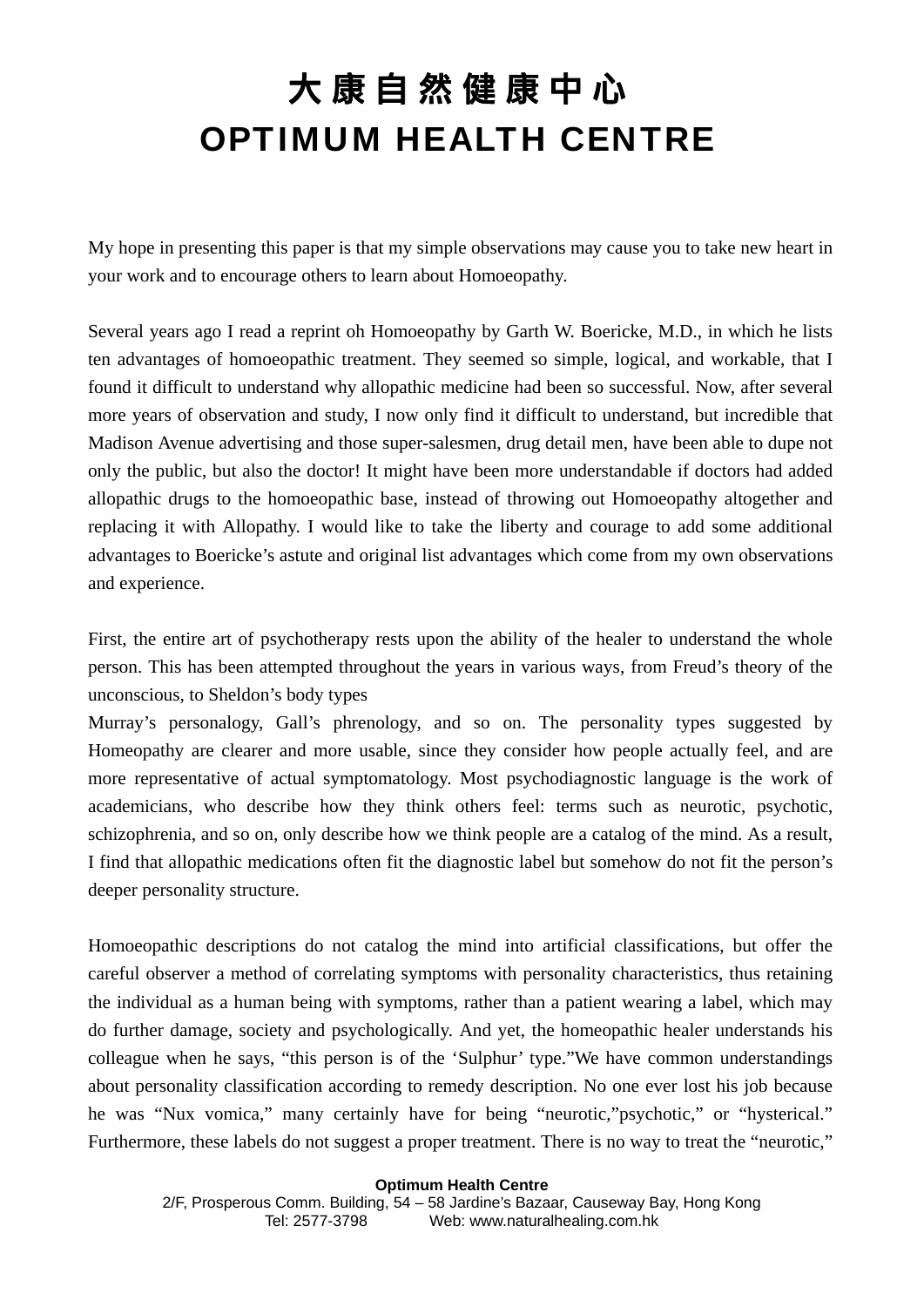so why call someone that? In my opinion, it makes much more sense to allow the person to own his own symptoms, see them as part of his whole person, and receive a treatment for that total person. Homeopathic diagnosis and treatment is more compatible with a holistic definition of life, death, illness and health, and maintains a common every day vocabulary, which is easy for the patient to identify with. I can tell you that it is not easy for anyone to identify with modern psychiatric jargon. Although we may joke about being "neurotic," not many actually own that label for themselves. On the other hand, it's not hard to own "Nux vomica," the remedy for many of the conditions of modern life, quick, active, nervous, irritable, mental strain, and sedentary life.

People do not object to looking at what is true and real nearly so much as they do to having someone else give them a label, and a shot or a pill, and a statement of fees for services rendered, telling them that "everything will be fine, come back in one week," when they know that all will not be fine, for they have not been seen as a person. The healer must know his patient who has the illness, not only the pathology book which describe the illness.

The treatment of emotional illness most certainly cannot be based upon etiology, since we have many theories about mental illness but do not know what causes any specific syndrome. Those who wish to believe that allopathic medicine is curative for emotional illness should be reminded that, in repeated research, patients consistently improve, for the most part regardless of the method of treatment utilized. Although this has been known for years, doctors still subject their patients to addictive, toxic substances, which frequently produce in themselves the necessity for further treatment.

Second, I have observed the frequency with which allopathic medicines are specifically contraindication, while homoeopathic remedies have no such limitations. I recently had a patient suffering from marked depression, lethargy, anorexia and insomnia. This syndrome is often treated by pharmacotherapy alone, or by pharmacotherapy plus psychotherapy and at times by psychotherapy alone. However, this particular patient is an elderly gentleman, who, in addition to his emotional distress, suffers from intra-ocular pressure. None of the "better" allopathic drugs are safe for his condition. The tricycle anti-depressants are not safe with intra-ocular pressure and the MAO inhibitors frequently cause increased agitation, anorexia and mental confusion. With safe utilization of homoeopathic remedies by his physician, the patient steadily improves without side-effects which could further endanger his health.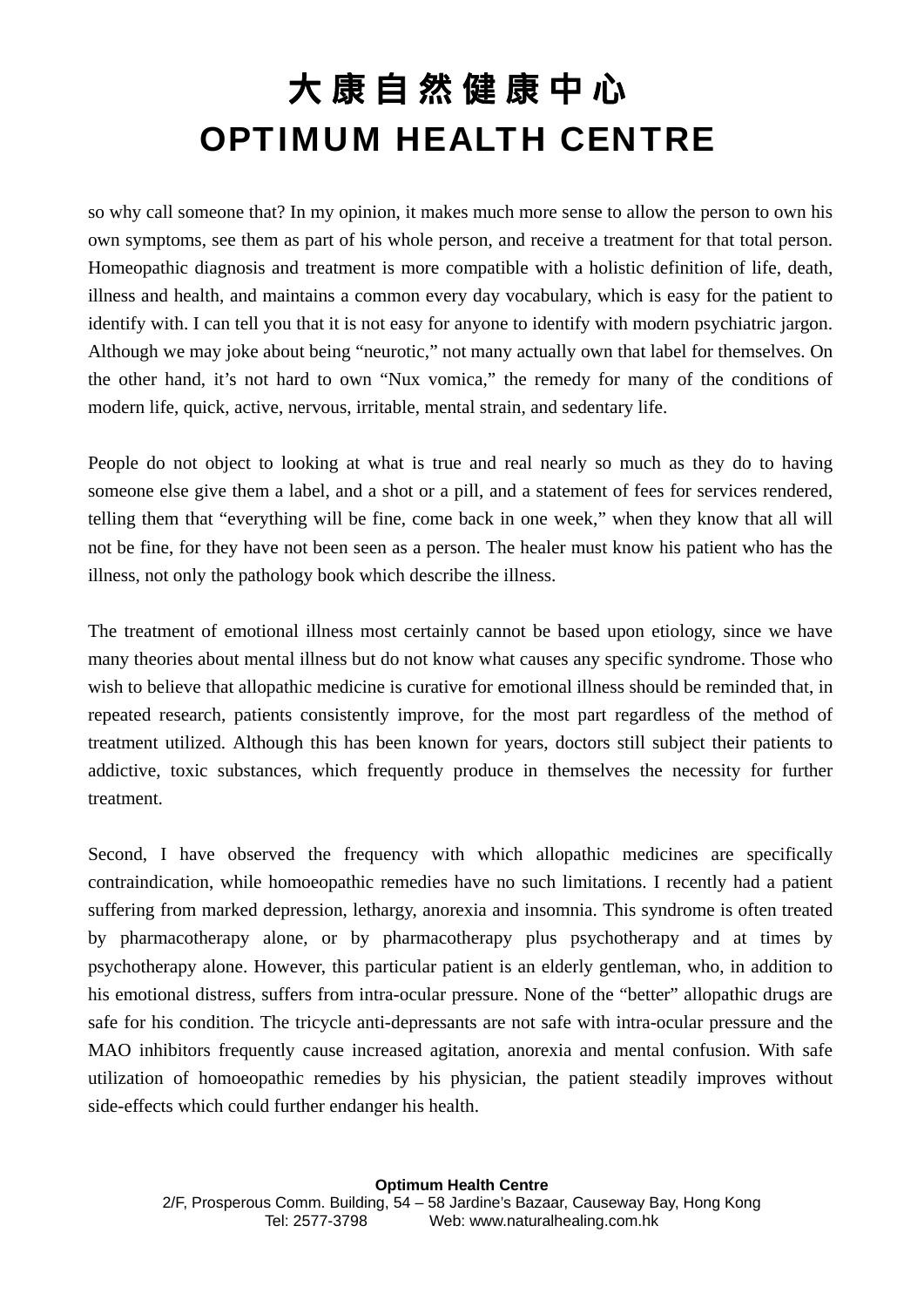Third, I would like to suggest that homoeopathic remedies often even out a total personality, as well as manger specific symptoms. Allopathic drugs tend to ameliorate the symptoms at times, but when the medication is terminated the symptoms return. At other times the patients finds that although he is no longer depressed, the medication makes him jittery and nervous instead.

Allopathic medicines tend to produce extremes. Because we are dealing with chemical rather than biological agents, the body reacts unpredictably on a very individualized basis. The utilization of biological, natural-herbal remedies allows each individual to assimilate his remedy in a highly individualized fashion, and allows a catalytic action rather than simple acceptance or rejection.

I have been particularly impressed with the leveling effect that homoeopathic remedies have on children. I would suggest that people of the "Ritalin" region take a good look at the possibility of safe, non-toxic, non-anorexic homoeopathic remedies for that huge collection of symptoms termed "hyper kinesis." It should particularly be taken into account that children on such medications are usually given the drug by parents, school teachers, and so on. Errors in dosage and frequency have more than once produced profound and sometimes tragic results.

Fourth, patients appreciate knowing that remedies aid their bodies to find their own unique equilibrium rather than having to depend upon external maintenance methods. The breadth of symptomatology affected by any given homoeopathic remedy is so much greater than any known allopathic drug. The allopath speak of a "symptom specific," and as great as this sounds, rarely do we find a patient with just one symptom and a medicine that specifically fits that symptom. People tend to have multiple symptoms, usually involving more than one body system. To equal the effect of a well-chosen remedy, the patient would be on so many drugs that he would need a special carrying-case, and often, unfortunately, patients are. One of the very difficult problems in psychotherapy is treating the patient through drug effects. It is difficult to know just what is progress, drug action-re-action, and new symptomatology. Homoeopathy tends to allow the patient's own body and body systems to sort out, even out, use or not use, catabolize or anabolize, ingest or excrete the remedy to its own needs. Furthermore, remedies do not produce toxic side-effects which keep the physician guessing as to whether the drug or the illness or other factors are actually causing the problem. The homoeopathic doctor is therefore able to observe the patient in a non-drugged state, and able to observe the primary symptoms first hand.

**Optimum Health Centre**  2/F, Prosperous Comm. Building, 54 – 58 Jardine's Bazaar, Causeway Bay, Hong Kong Tel: 2577-3798 Web: www.naturalhealing.com.hk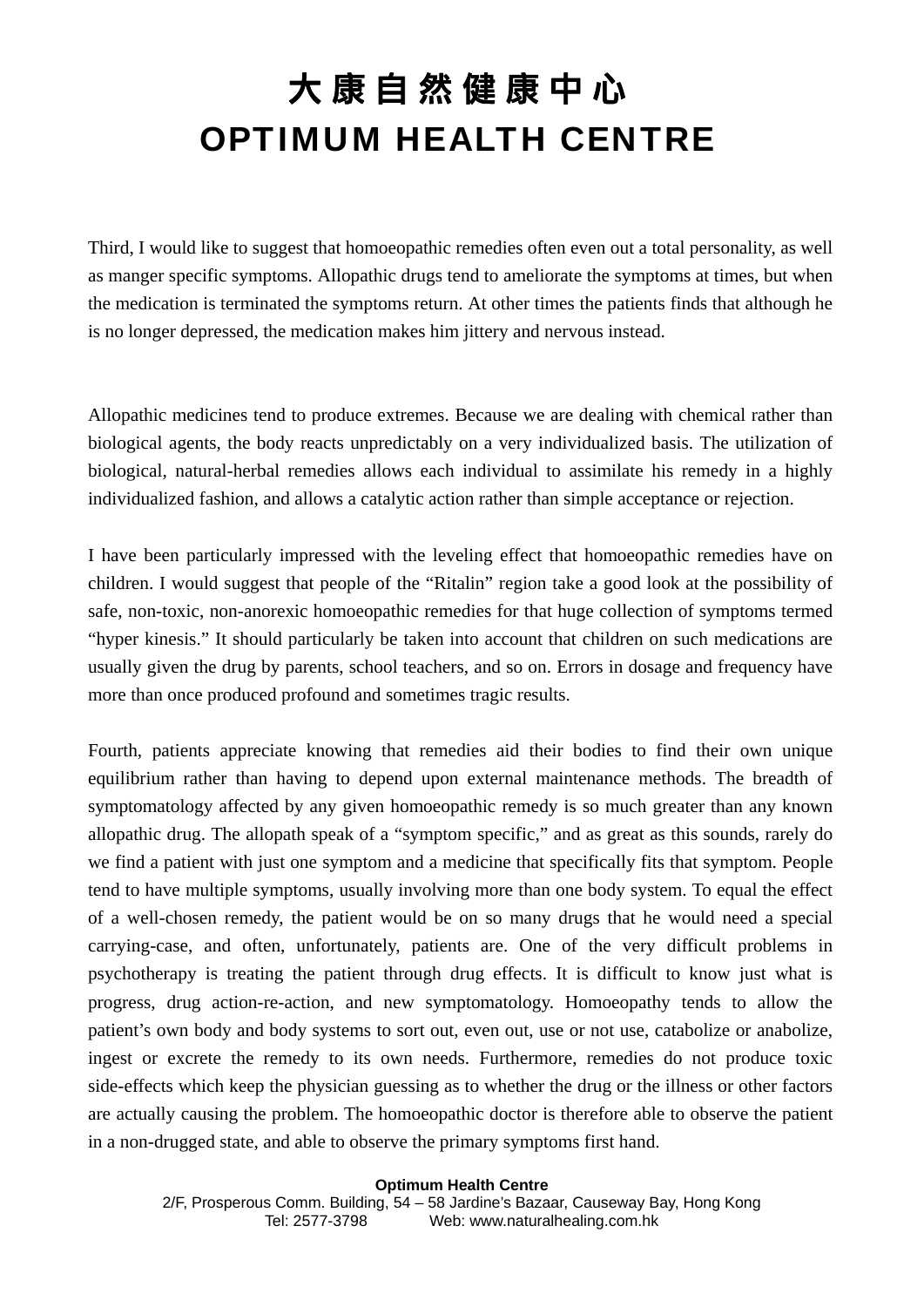Fifth, cost has always been a concern of both doctor and patient. It was bad enough in the days when the doctor could be paid in chickens or hogs, but non of us has escaped today's problems of rising health costs and imminent government controls which we will surely feel even more keenly within the next few years. In my field, patients often have seen numerous other doctors before seeing me, or even have several doctors concurrently while seeing me. This particularly true of the brain injured and the physically handicapped. It is not unusual for a patient suffering from a traumatic injury to have the services of a neurologist, internist, neuro-surgeon, orthopedic surgeon, psychiatrist, and urologist, all at the same time. I do not need to remind any one that their medications do not always produce pharmacotherapeutic harmony. As a matter of fact, to watch the chemodynamics at work is tragic, and the predominant body sound is not the heart beat but the chemical cacophony

Although I am not suggesting that these specialists are superfluous, the body must be screaming out for medications that do not produce further tissue injury and physical distress. And the cost of all this medication is tremendous: a recent Medical Digest tape stated that in the U.S.A. the ratio in drug advertising is \$4000 per physician per year. It is little wonder medicine is so costly. The same tape implied that physicians could utilize far less medications if they would be willing to listen to their patients and treat them as whole persons rather than a series of specialized symptoms.

.

Sixth, one of my major concerns when dealing with the emotionally disturbed patient is the question of over-dose. We are all reminded that some of the lethal medicines are not prescriptions. More patients commit suicide with common aspirin than with any other single drug. And we are faced with the problem of having prescribed a medication which, even if the patient does not abuse it by actual dosage, is potentiated by alcoholic consumption. The same Medical Digest tape stated that it is reassuring to know that, when a patient walks out of physician's office with a prescription for 100 diazepam tablets, he cannot commit suicide with them! Should one laugh or cry? As you know, diazepam (Valium) is the most frequently prescribes psychotropic agent. The list of warnings, contra-indications, and adverse reactions in the PDR is very long and formidable. Furthermore, patients I see often have been on such medications for so long that they no longer respect any drug, and treat them all as if they were candy. Dosages spiral at alarming rates to produce a minimal therapeutic effect- if it be therapeutic-and potentiation is common. If this consideration were sufficiently taken into account I cannot imagine any physician who would not welcome homoeopathic remedies, which are safe and not subject to patient abuse.

**Optimum Health Centre**  2/F, Prosperous Comm. Building, 54 – 58 Jardine's Bazaar, Causeway Bay, Hong Kong Tel: 2577-3798 Web: www.naturalhealing.com.hk